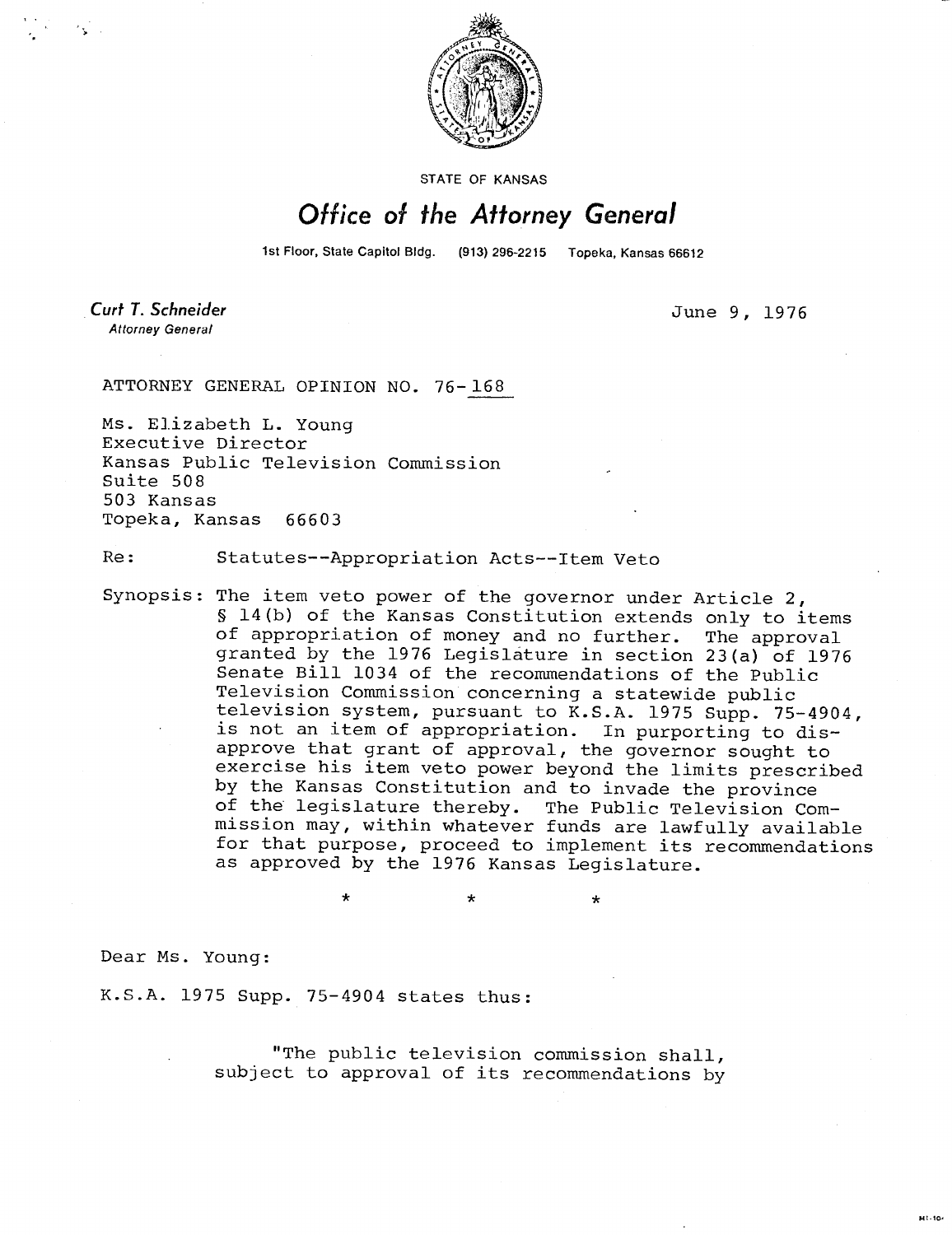Ms. Elizabeth L. Young Page Two June 9, 1976

 $\mathcal{F} = \{ \mathcal{F} \}$ 

## the legislature, establish and administer a statewide public television system."

In Senate Bill 1034, enacted by the 1976 Legislature, the legislature granted approval of the recommendations of the commission concerning a statewide public television system. This approval was included in section 23(a) of the bill, and in that part of the section which Governor Bennett purported to veto in his message dated May 4, 1976. You inquire whether the item veto power of the governor, defined in Article 2, § 14(b) of the Kansas Constitution, may constitutionally be extended to veto this approval.

Section 23(a) provided in pertinent part as follows:

 $\ddot{\textbf{r}}$ 

"There is appropriated for the above agency from the state general fund for the fiscal years specified, the following:

 $\star$ 

Operating expenditures and capital improvements, special assistant secretary of administration and public television commission . . . . . . . . . . . . . \$249,400 Provided, That from such appropriation not to exceed the sum of \$34,400 may be expended for the salary expense of a special assistant secretary of administration who may be appointed by the secretary of administration to a position within the unclassified service under the Kansas civil service act, notwithstanding the provisions of K.S.A. 1975 Supp. 75-2935: Provided, however, That such salary expense for such special assistant secretary of administration shall be paid from this account only: Provided further, That not to exceed \$40,000 may be expended for operating expenditures of the public television commission and not to exceed \$175,000 may be expended for construction of and equipment for a public television station in southwest Kansas and for matching of federal moneys which are available for this capital improvement project, and the receipt and expenditure of any such federal moneys by the public television commission are hereby authorized: And provided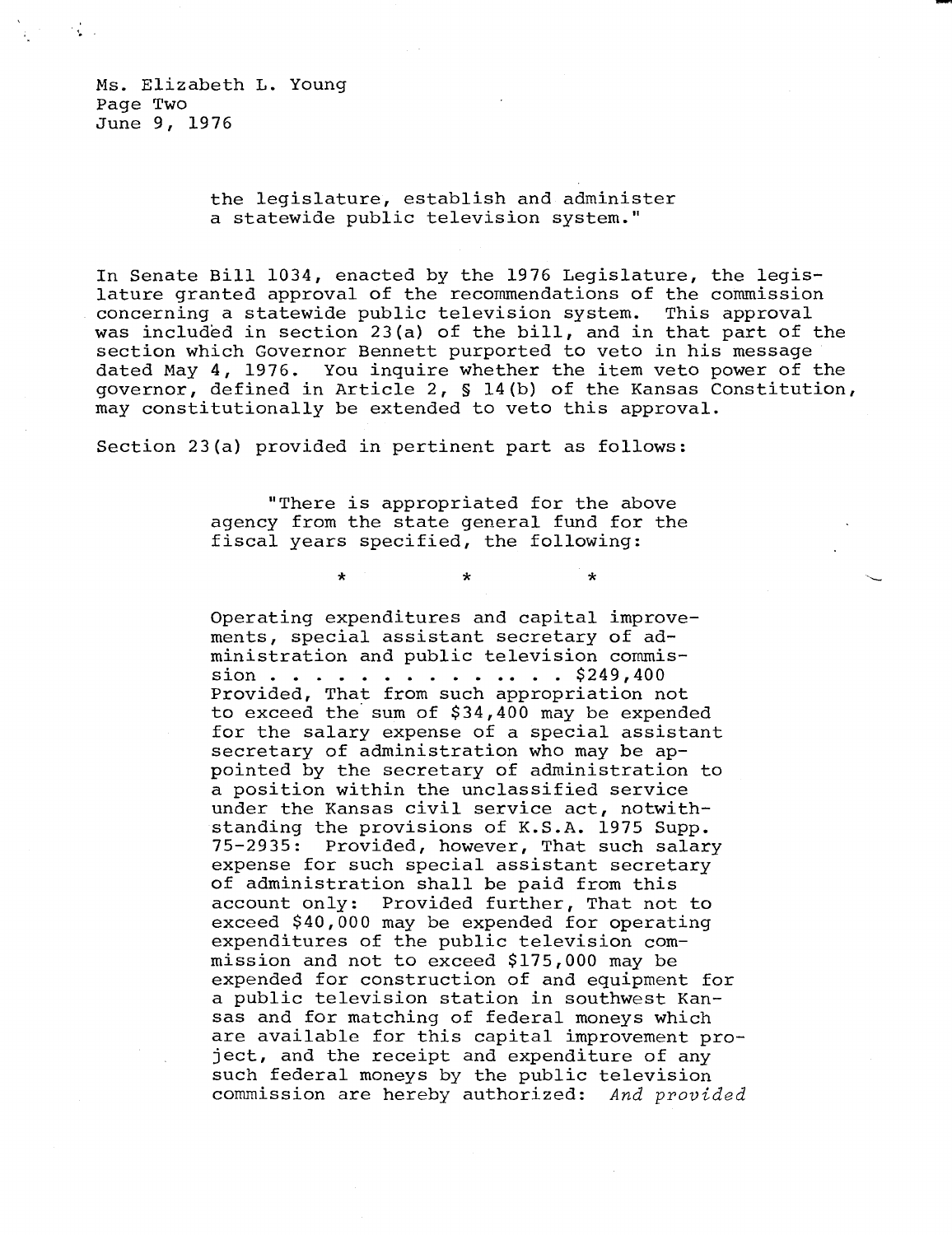Ms. Elizabeth L. Young Page Three June 9, 1976

不变

further, That this shall constitute approval of the recommendations of the public television commission concerning a statewide public television system as contemplated by K.S.A. 1975 Supp. 75-4904, which recommendations were submitted to the governor and the legislature." [Emphasis supplied.]

In his veto message, the governor undertook to veto all of the quoted appropriation and the accompanying proviso, including the underscored language.

Under article 2, section 14(b) of the Kansas Constitution, the item veto power of the governor extends only to one or more "items of appropriation:"

> "If any bill presented to the governor contains several items of appropriation of money, one or more of such items may be disapproved by the governor while the other portion of the bill is approved by the governor."

There is little difference in the reported authorities concerning the meaning of the term "item of appropriation" in its narrowest sense, *i.e.*, a provision of a legislative enactment appropriating or setting aside a stated and indivisible sum of money for a stated purpose. See, e.g., Green v. Rawls, 122 So.2d 10 at 15 (Fla. 1960). Thus, language appropriating \$249,400 for "operating expenditures and capital improvements, special assistant secretary of administration and public television commission" is clearly an "item of appropriation" which the governor may constitutionally disapprove by use of the item veto power.

There remains, however, the question whether the provisions of the lengthy proviso following the appropriation are themselves subject to the item veto power. In Bengzon v. Secretary of Justice, 299 U.S. 410, 57 S. Ct. 252, 81 L. Ed. 312 (1937), the Court discussed what constituted an "item of appropriation" subject to the item veto under section 19 of the Organic Act of the Philippine Islands, which provided that the "Governor General shall have the power to veto any particular item or items of an appropriation bill, but the veto shall not affect the item or items to which he does not object." The bill in question in that case contained 12 sections, only one of which related to appropriations. The governor-general vetoed another of the provisions of the bill, prescribing eligibility of certain officials for retirement gratuities authorized by the bill.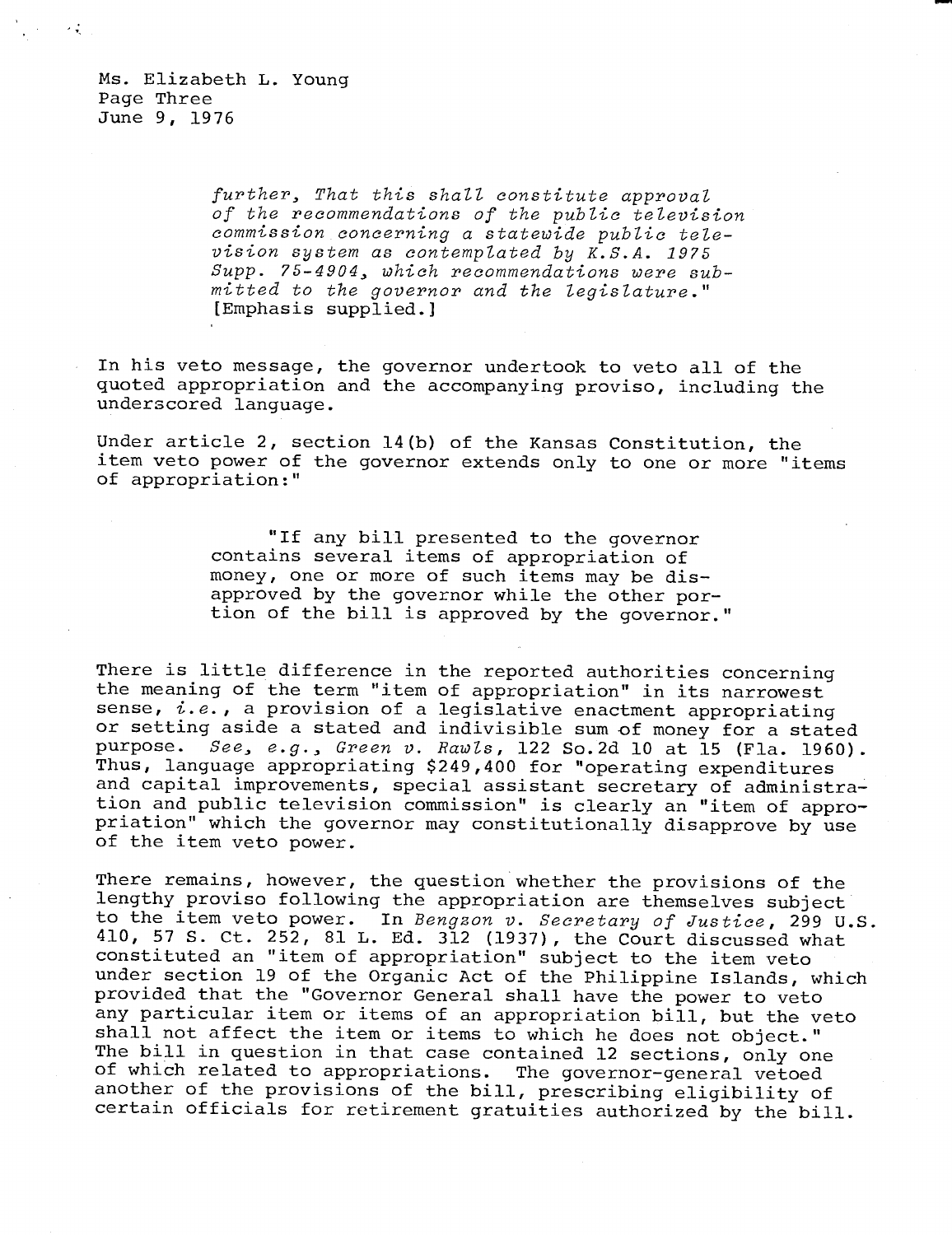Ms. Elizabeth L. Young Page Four June 9, 1976

 $\mathcal{L}(\mathcal{A})$  and  $\mathcal{L}(\mathcal{A})$ 

The Court quoted with approval from  $F_{u}$ lmore v. Lane, 104 Tex. 499, 140 S.W. 405 thus:

> "'Nowhere in the Constitution . . . is the authority given the Governor to approve in part and disapprove in part a bill. The only additional authority to disapproving a bill in whole is that given to object to an item or items where a bill contains several items of appropriation. It follows conclusively that where the veto power is attempted to be exercised to object to a paragraph or portion of a bill other than an item or items, or to language qualifying an appropriation or directing the method of its uses, he exceeds the constitutional authority vested in him, and his objection to such paragraph, or portion of a bill, or language qualifying an appropriation, or directing the method of its use, becomes non-effective.'" 299 U.S. at 413-414.

Similarly, in Commonwealth v. Dodson,' 11 S.E.2d at 120 (Va. 1940), the court concluded that the power to veto items of appropriation "does not carry with it the power to strike out conditions or restrictions." 11 S.E.2d at 127.

Where an appropriation enumerates lesser sums included therein to be paid to designated officers or classes of employees, the lesser sums have generally been held to be separate items of appropriation subject to veto. See, e.g., Green v. Rawls, 122 So.2d 10 (Fla. 1960); Fairfield v. Foster, 214 Pac. 319 (Ariz. 1923).

The first proviso of the section in question here, limiting to \$34,400 the amount of the appropriation which may be expended for salary expense for a special assistant secretary of administration, may be characterized in different ways. On the one hand, it may be viewed as an appropriation or setting aside of not to exceed the designated amount for the stated salary expense purpose. It may be viewed as not merely an appropriation, but indeed a provision of substantive law, creating the position of special assistant secretary of administration, authorizing the secretary of administration to fill the position, declaring such position to be in the unclassified service under the Kansas civil service act, and prescribing the maximum salary therefor. Thirdly, it may be viewed merely as a limitation or qualification upon the appropriation of \$249,400. The second proviso is clearly not an item of appropriation, but instead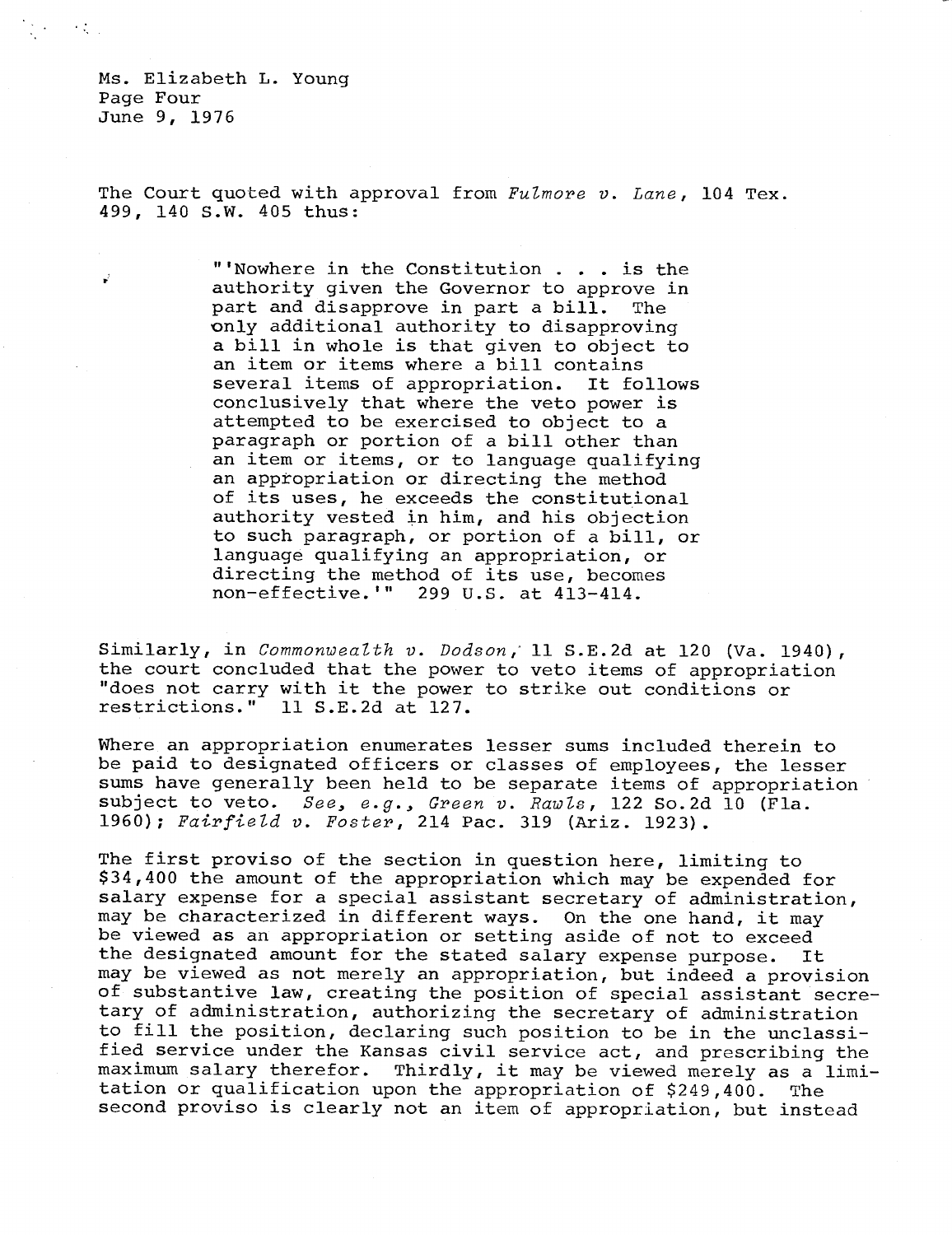Ms. Elizabeth L. Young Page Five June 9, 1976

 $\mathcal{F}(\mathcal{L})$  .

substantive legislation, forbidding payment of salary expense for a special assistant secretary of administration from any funds except the appropriation of \$249,400. The third proviso is nearly as ambiguous as the first. It may be argued to be, on the one hand, an appropriation or setting aside of the sums enumerated therein, \$40,000 and \$175,000 for operating expenses of the public television commission and for construction of a public television station in southwest Kansas, respectively,  $i.e.,$  item appropriations which are subject to veto. On the other, the proviso may be argued to constitute merely a qualification or restriction upon the expenditure of a portion of the total appropriated sum, limitations on the portions which may be expended for the stated purposes, and thus not items of appropriations subject to veto. It is unnecessary to resolve these questions, for they are not at issue here, for your question concerns the last proviso, which states thus:

> "And provided further, That this shall constitute approval of the recommendations of the public television commission concerning a statewide public television system as contemplated by K.S.A. 1975 Supp. 75-4904, which .recommendations were submitted to the governor and the legislature."

Clearly, this provision is neither an item of appropriation of any money whatever for a designated purpose, subject to item veto, nor is it a condition, qualification or limitation upon the expenditure of any money appropriated in section 23(a). The language of the proviso conveys no more than it purports to,  $i.e.,$  approval of the recommendations of the Public Television Commission to the Legislature.

If it is not an item of appropriation, as I conclude, it is not subject to the item veto power of the governor. The question further remains, then, if the proviso is neither an item of appropriation nor a qualification or limitation on the expenditure of appropriated money, whether it may constitutionally have been included in Senate Bill 1034.

Article 2, § 16 of the Kansas Constitution formerly contained a very salutary provision that "[n]o bill shall contain more than one subject, which shall clearly be expressed in its title." This provision was designed to forestall the pernicious practice known as "logrolling," whereby,

> "by joining a number of different subjects in one bill the governor was put under compulsion to accept some enactments that he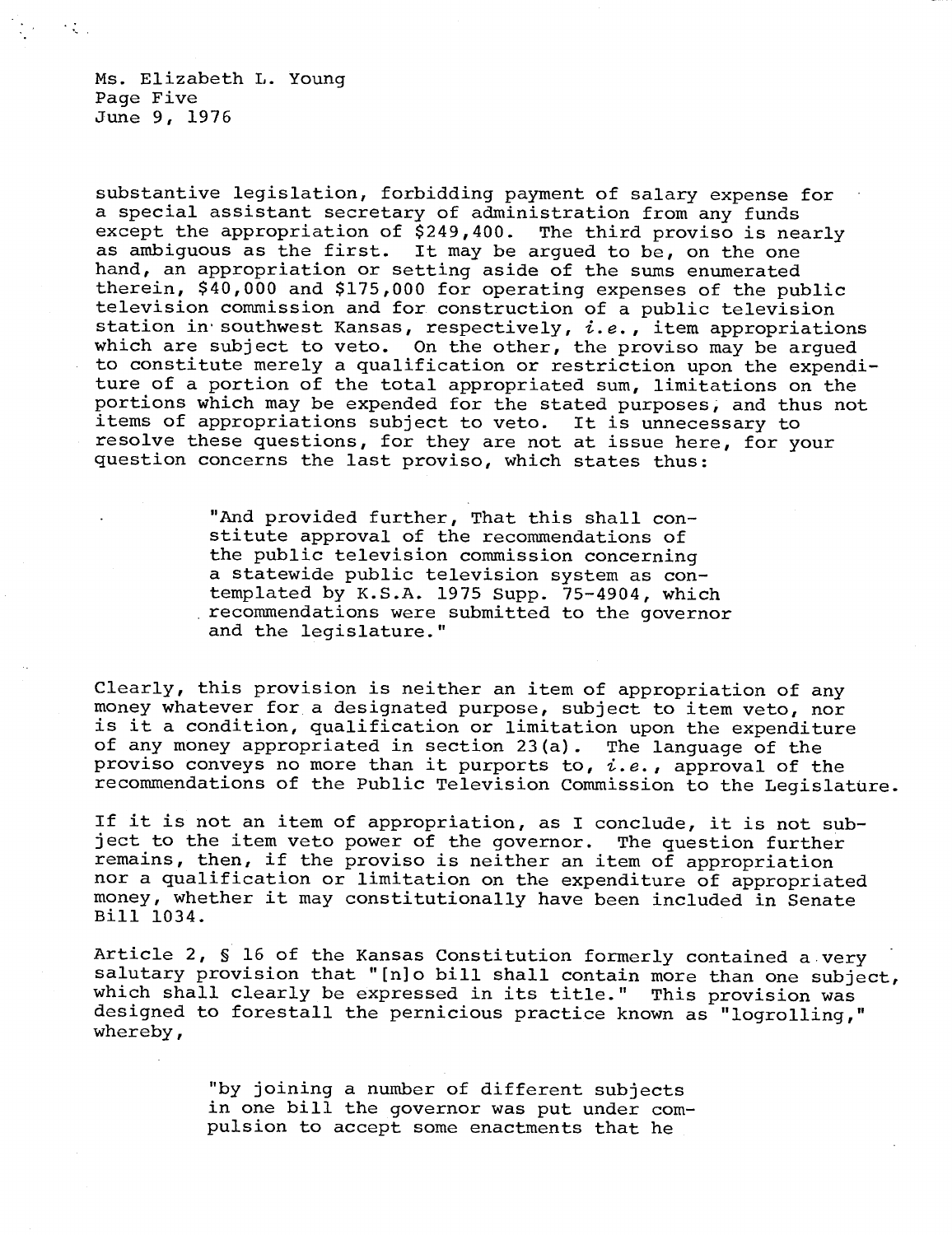Ms. Elizabeth L. Young Page Six June 9, 1976

 $\mathcal{A}$  .

could not approve, or to defeat the whole, including others that he thought desirable or even necessary. Such bills, popularly called "omnibus bills," became a crying evil, not only from the confusion and distraction of the legislative mind by the jumbling together of incongruous subjects, but still more by the facility they afforded to corrupt combinations of minorities with different interests to force the passage of bills with provisions which could never succeed if they stood on their separate merits. A still more objectionable practice grew up, of putting what is known as a 'rider' (that is, a new and unrelated enactment or provision) on the appropriation bills, and thus coercing the executive to approve obnoxious legislation, or bring the wheels of government to a stop for want of funds." Commonwealth ex rel. Attorney General v. Barnett, 48 Atl. 976 at 977 (Penn. 1901).

In 1974, Kansas voters approved a revised legislative article, article 2, which includes a provision opening the way for a revival of this latter practice. Article 2, § 16 as amended now permits "appropriation bills" to include more than one subject. It remains necessary that the subjects included be expressed in the title of the bill. In Bengzon v. Secretary of Justice, 299 U.S. 410, 57 S. Ct. 252, 81 L. Ed. 312 (1937), the Court discussed what constituted an "appropriation act" under the Philippine Islands Organic Act:

> "The term 'appropriation act' obviously would not include an act of general legislation; and a bill proposing such an act is not converted into an appropriation bill simply because it has had engrafted upon it a section making an appropriation. An appropriation bill is one the primary and specific aim of which is to make appropriations of money from the public treasury. To say otherwise would be to confuse an appropriation bill proposing sundry appropriations of money with a bill proposing sundry provisions of general law and carrying an appropriation as an incident." 299 U.S. at 413.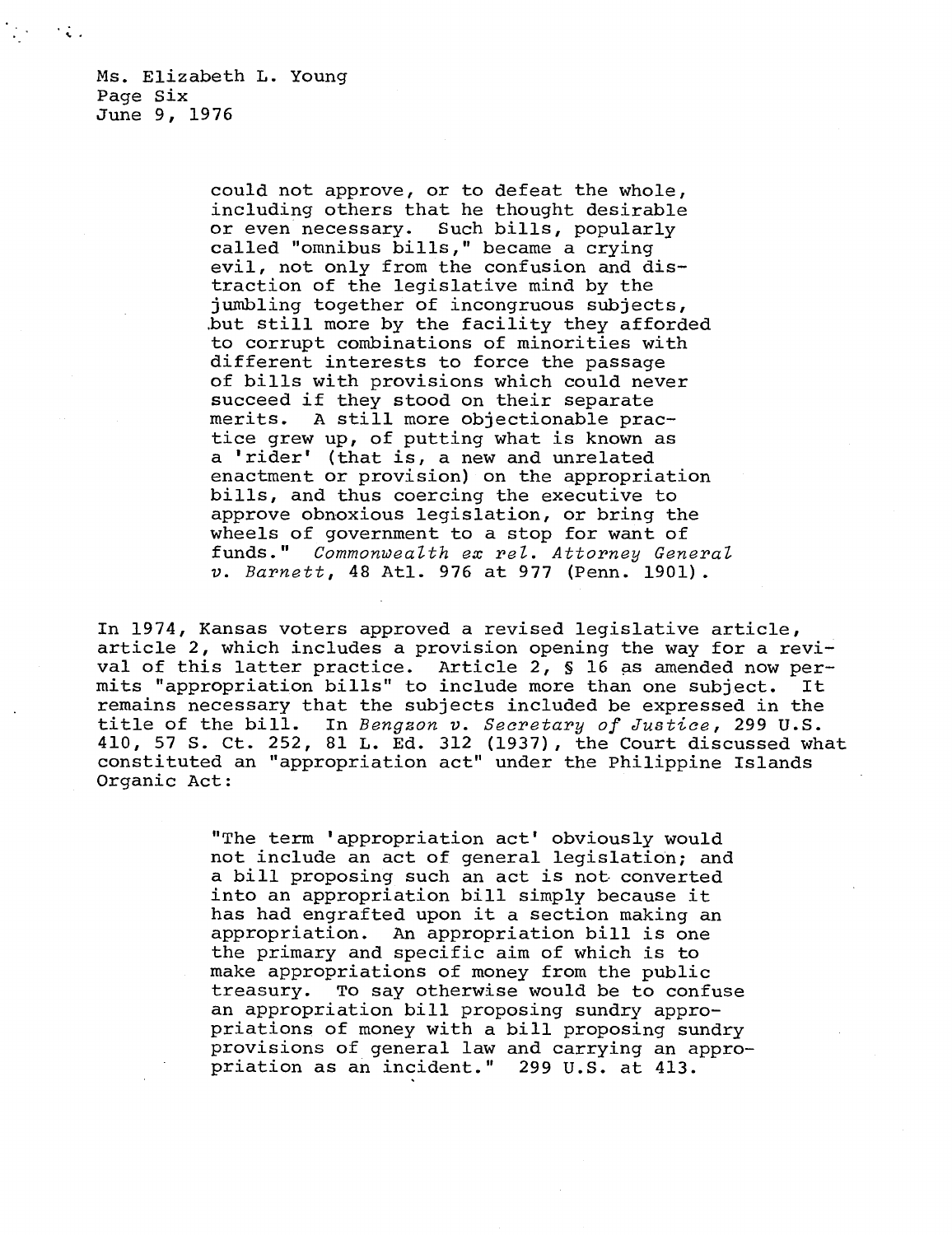Ms. Elizabeth L. Young Page Seven June 9, 1976

Considered even within the generality of this language, Senate Bill No. 1034 is clearly an appropriation act. It is titled in pertinent part thus:

> "AN ACT making and concerning appropriations for the fiscal years ending June '30, 1976, and June 30, 1977; authorizing certain transfers, imposing certain restrictions and limitations, and directing or authorizing certain disbursements and acts incidental to the foregoing.  $\ldots$  ." [Emphasis supplied.]

The underscored language is designed to refer, presumptively, to provisions of substantive law included in the bill, in addition to appropriations, transfers, expenditure limitations and restrictions, which are deemed by the legislature as incidental thereto, by reason of the subject matter involved or for other appropriate reasons. The legislature might reasonably have concluded that section 23(a), in which it made appropriations for the purpose of public television, was an appropriate vehicle for expression of its approval of the recommendations of the Commission concerning a statewide public television system, and included its expression of approval therein for that reason. The approval might properly be deemed allied with and incidental to the appropriation, and included therein, although neither is necessarily conditioned by nor dependent upon the other.

Lastly, it may be argued, as a somewhat technical matter, that the term "this" contained in the proviso granting approval refers to the appropriation of \$249,400, and that if the appropriation fails, as it must, by virtue of the governor's veto, the approval fails also. The argument is not persuasive. The item veto power cannot constitutionally extend beyond items of appropriation. The approval is not an item of appropriation, and cannot constitutionally be disapproved by the governor in the exercise of the item veto power.

To reiterate, it is my opinion that the item veto power of the governor under Article 2, § 14(b) of the Kansas Constitution extends constitutionally only to items of appropriation of money and no<br>further. It is my further opinion that the approval granted by It is my further opinion that the approval granted by the Legislature in section 23(a) of 1976 Senate Bill 1034 of the recommendations of the Public Television Commission concerning a statewide public television system, pursuant to K.S.A. 1975 Supp. 75-4904, is not an item of appropriation, and that accordingly, in purporting to disapprove that expression of approval, the governor sought to exercise his item veto power beyond the limits prescribed by the